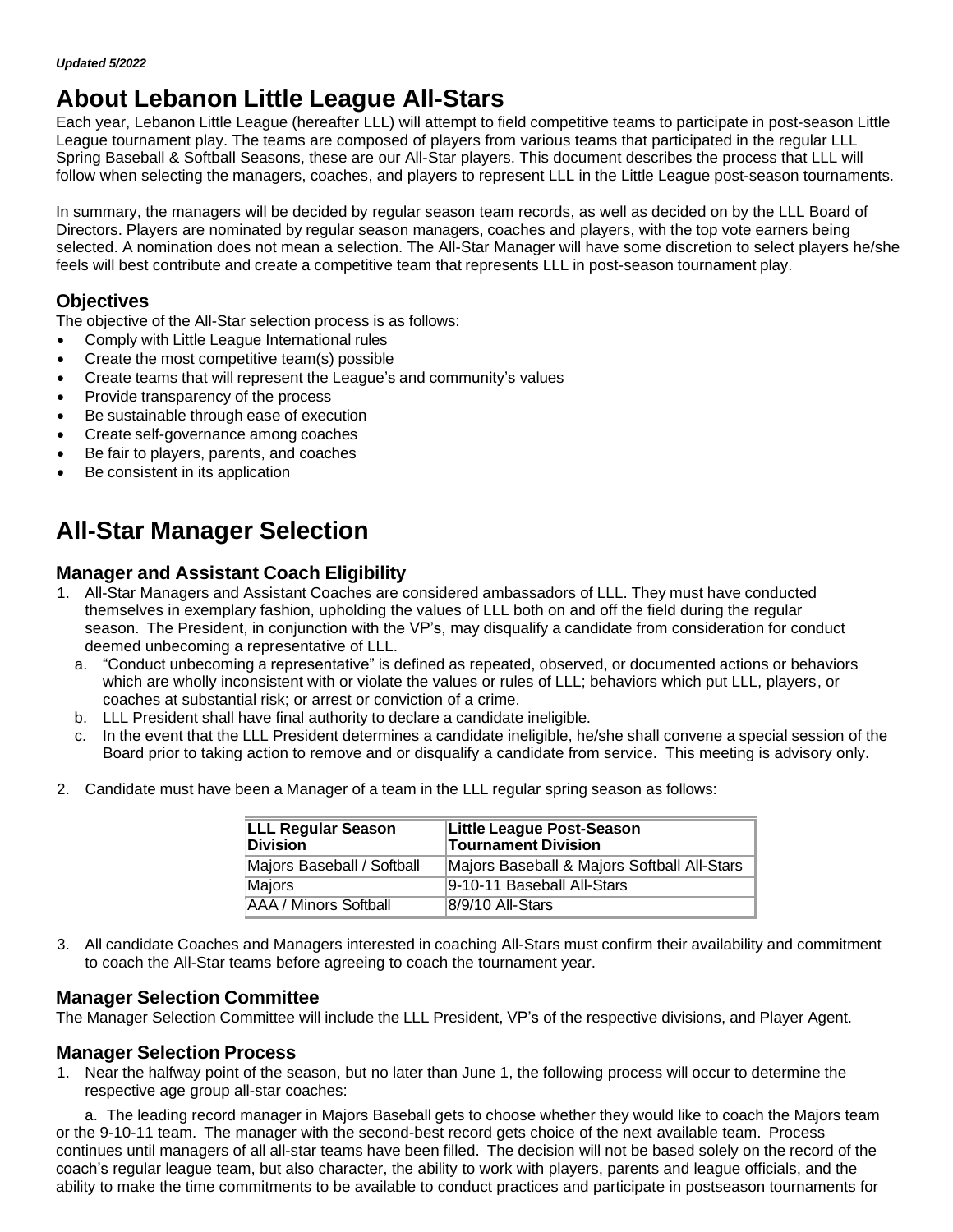whatever length of time such teams are not eliminated from play

The leading record manager in Majors Softball gets to choose whether they would like to coach the Majors team. If leading manager declines, the manager with the second-best record gets choice. Process continues until manager of allstar team has been filled. The decision will not be based solely on the record of the coach's regular league team, but also character, the ability to work with players, parents and league officials, and the ability to make the time commitments to be available to conduct practices and participate in postseason tournaments for whatever length of time such teams are not eliminated from play

b. Since no win/lose records are kept for AAA Baseball & Minors Softball divisions, the VP's of each division, along with the LLL President & Player Agent, will decide which managers they feel would be the best selection to manage the 8/9/10 all-star teams. The decision will be based on the coach's regular season team success, his/her character, the ability to work with players, parents and league officials, and the ability to make the time commitments to be available to conduct practices and participate in postseason tournaments for whatever length of time such teams are not eliminated from play

c. The Manager Selection Committee reserves the right to amend this process as necessary

#### **Assistant Coach Selection Process**

Once confirmed, an All-Star Manager will have discretion to designate two assistant coaches provided the Coaches meet the eligibility requirements detailed above and are approved by the Manager Selection Committee.

# **All-Star Player Selection Process**

Before a player will be considered and nominated for an All-Star team, the player must satisfy three general requirements: 1) Eligibility, 2) Availability and 3) Ability.

### **Eligibility**

1. Players are eligible to be nominated to an All-Star team if they meet the following age requirements:

| <b>Post Season</b><br><b>Tournament Division</b> | League age determined by<br>LL International policy |
|--------------------------------------------------|-----------------------------------------------------|
| Majors All-Stars                                 | 12 or 11 years old                                  |
| 9-10-11 All-Stars                                | 11 or 10 years old                                  |
| 8/9/10 All-Stars                                 | 10 or 9 years old                                   |

- 2. Players younger than the age for the respective division may be nominated if they are deemed by the Selection Committee and coaches as qualified for the team.
- 3. Players must have participated in at least 60 percent of the cumulative number of games for LLL regular season games.

### **Availability**

- 1. All-Star practices can begin during or shortly after regular season play. Tournament play for the Majors Baseball All-Stars could extend through August culminating in play at the Little League World Series in Williamsport, PA.
- 2. Tournament play for the Majors Softball All-Stars could extend through August culminating in play at the Little League World Series in Greenville, NC.
- 3. 11/10 All-Stars and 10/9 All-Stars play could complete through the end of July, ending at the Indiana Tournament.
- 4. Players and parents must be committed to and available for All-Star play for as long as the LLL All-Star teams are competing.
- 5. A player who cannot commit to participate in all tournament games will not be considered for an All-Star team.
- 6. Consistent with a manager's ability to conduct the affairs of his or her team, a manager may disqualify a player from the team for the current season, subject to LLL Board of Directors approval, if the player repeatedly misses all-star practices or games.

### **Ability**

All-Star team members must be able to contribute at the highest level of athleticism and skill. To be considered for All-Star nomination, players may be assessed on the following dimensions:

- 1. Performance of play in regular season games
- 2. Player performance during the pre-season evaluation process
- 3. Players demonstrated baseball/softball skills and acumen.
- 4. Player's attitude, competitive spirit, and fulfillment of the ethics promoted by LLL